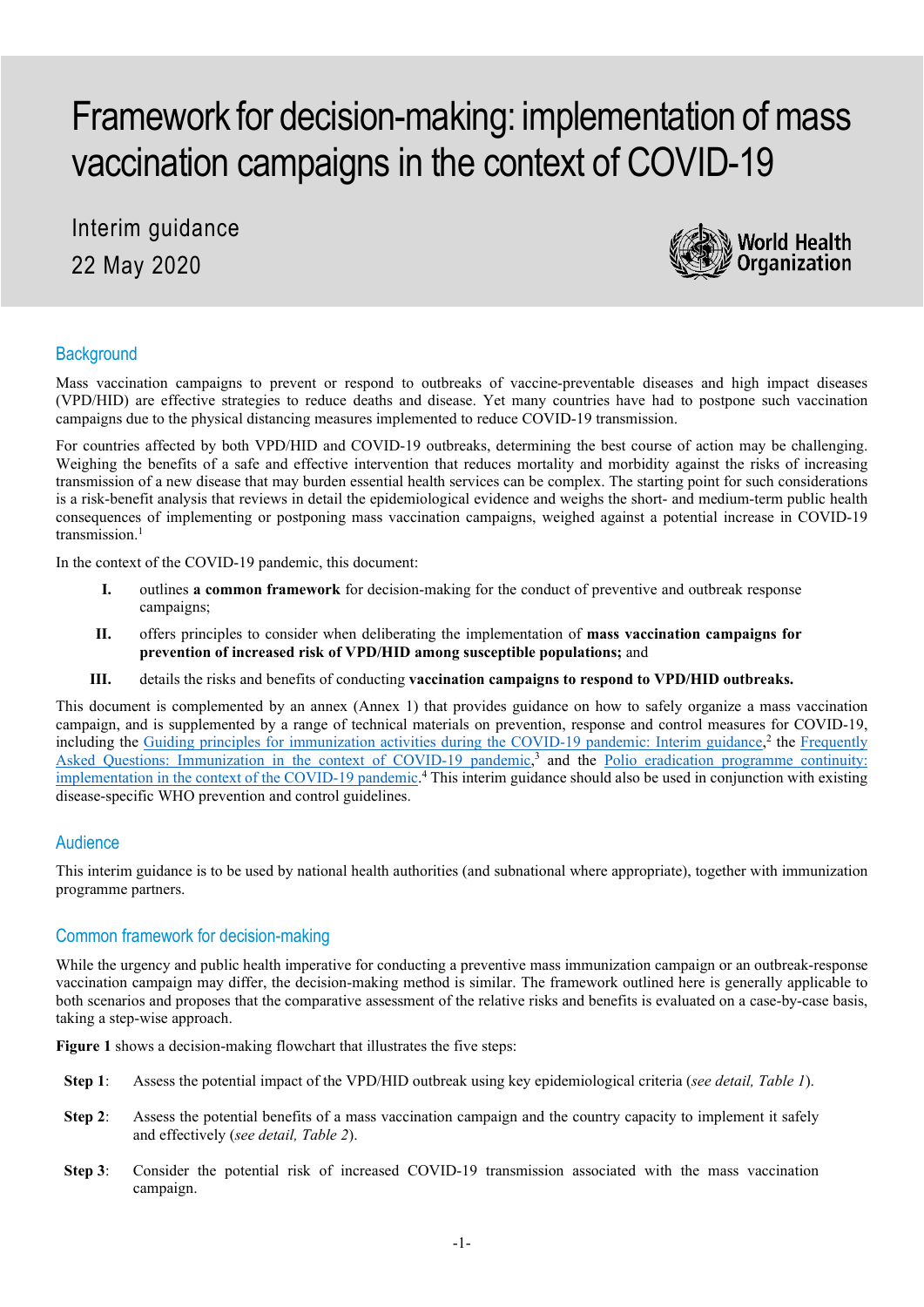- **Step 4**: Determine the most appropriate actions considering the COVID-19 epidemiological situation (*see detail, Table 3*).
- **Step 5**: If a decision is made to proceed with a mass vaccination campaign, implement best practice. This should take account of:
	- The coordination; planning; infection prevention and control (IPC); vaccination strategy approaches; community engagement; and equitable access to supplies. (*see detail, Table 4*),
	- The conduct of the campaign in accordance with: WHO's disease-specific guidance for outbreak control, WHO guidelines for IPC in the context of COVID-19 outbreaks, and local COVID-19 prevention and control measures and regulations.<sup>5-9</sup>

These five steps are generally implemented in sequence but are not strictly chronological. A certain degree of overlap in the stepwise process can be expected.

#### **Figure 1: Decision-making Flowchart**

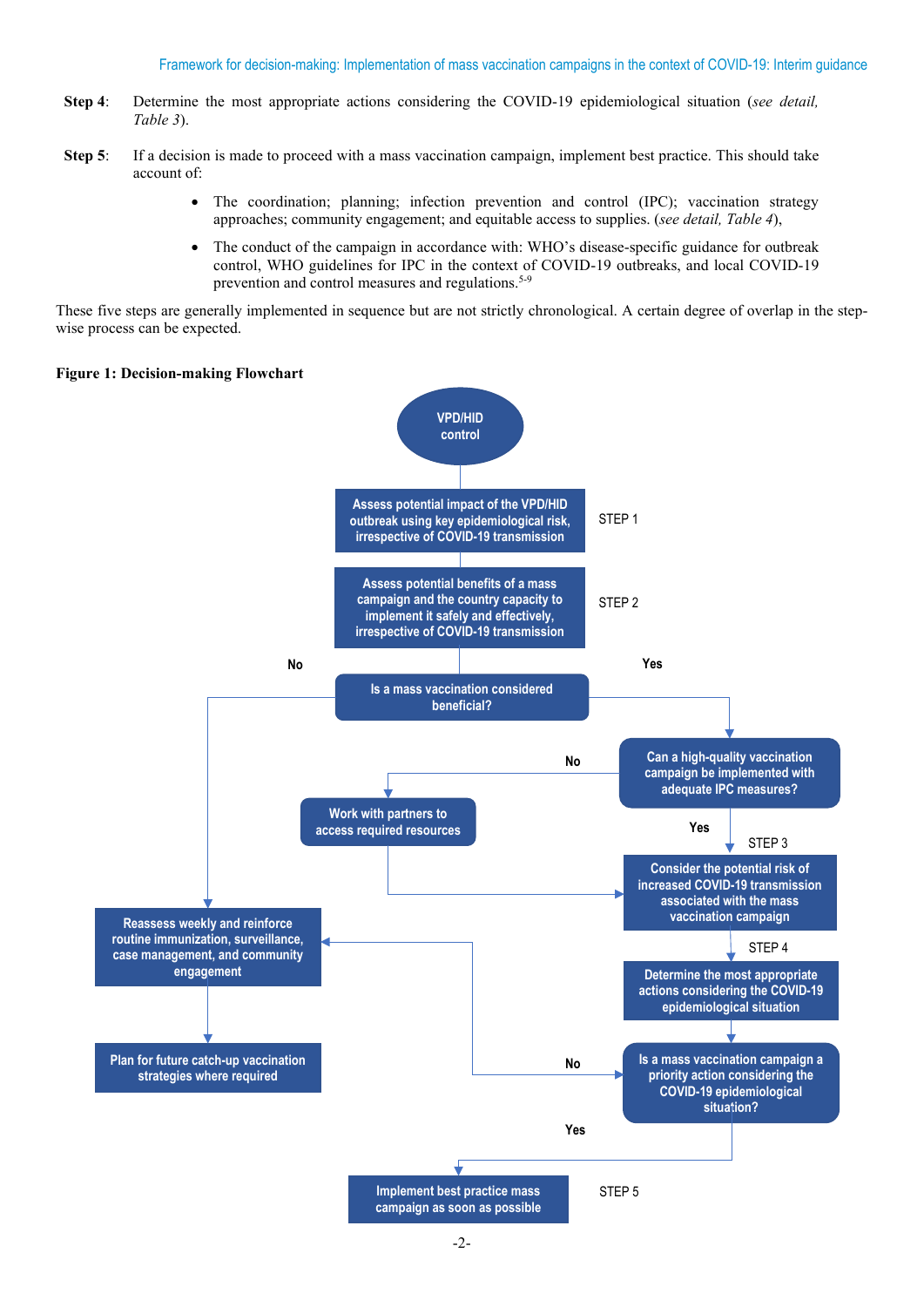# Conduct of preventive mass vaccination campaigns

As countries gain a better understanding of local transmission of the COVID-19 virus and given the increased risk of morbidity and mortality resulting from the disruption of immunization services, countries are considering further postponement of mass vaccination campaigns and exploring options for their eventual implementation.

Health authorities are advised to adopt a systematic decision-making process, as illustrated in Figure 1, to determine whether and how a mass vaccination campaign should be pursued and to engage their National Immunization Technical Advisory Groups (NITAGs) in providing advice on the suspension and/or reinstatement of mass vaccination strategies.

The list below, while not exhaustive, provides key principles to consider before lifting any temporary suspensions on preventive mass vaccination campaigns. Further detail is referenced and can be found in Section III of the document. In the context of COVID-19 transmission, countries are strongly urged to:

- a) continually monitor the growing risk of VPD/HID outbreaks associated with the disruption of essential health services and routine immunization caused by the COVID-19 pandemic;
- b) execute only high-quality preventive vaccination campaigns that can be conducted under safe conditions, without undue harm to health workers and the community;
- c) evaluate the country's capacity to implement a mass vaccination campaign national or sub-national safely and effectively in spite of a COVID-19 outbreak by assessing: the adequacy of human resources; cold chain capacity; logistical and transport barriers; capability for infection, prevention and control adherence; flow of material; and financial needs (*see detail, Table 2*);
- d) understand health-seeking behaviours of the community in the context of COVID-19 and engage community leaders in the decision-making, design, and planning of activities to assure high demand and uptake while at the same time developing tailored risk-communication strategies; (*see detail, Table 2*);
- e) establish strong coordination and oversight mechanisms to jointly plan with COVID-19 task teams non-traditional vaccination strategies that respect physical distancing requirements. This novel approach may require extending the duration of the campaign, increasing the number of health workers involved or adapting communication strategies (*see detail, Table 4*);
- f) where feasible, seek to achieve efficiencies through integrated service delivery and adopt context-specific approaches to best address community needs or concerns;
- g) ensure that materials for meeting IPC requirements can be obtained in adequate supply, are accessible to all health workers at all levels, and closely monitor their proper application (*see detail, Table 4*);
- h) prioritize training of health workers including vaccinators to strictly adhere to infection, prevention and control recommendations for the organization at vaccination sites and sessions (*see Annex 1*);
- i) ensure the establishment of a strong supervision system and an effective monitoring system that captures adverse events following immunization.

## Conduct of outbreak response mass vaccination campaigns

Building on the flowchart for decision-making illustrated in Figure 1, this section provides further detail on each of the five steps as described in Section I, in the context of an acute VPD/HID outbreak.

#### **Step 1: Assess the potential impact of the VPD/HID outbreak using key epidemiological criteria**

Table 1 presents key criteria that should be considered by health authorities when assessing the impact of VPD/HID outbreaks. The list is not exhaustive and is intended to guide decision-making. Although the criteria are applicable to any VPD/HID, the assessment should consider the specificities of each VPD/HID as well as the VPD/HID historical trends in the affected area.

| Epidemiological criteria                   | <b>Key considerations</b>                                                                                                                                                                                                                                                                                                                                                                                                                           |
|--------------------------------------------|-----------------------------------------------------------------------------------------------------------------------------------------------------------------------------------------------------------------------------------------------------------------------------------------------------------------------------------------------------------------------------------------------------------------------------------------------------|
| <b>Population susceptibility</b>           | What is the level of disease endemicity? Has the area been recently affected by an outbreak?<br>Have preventive or outbreak response vaccination campaigns been conducted in the past 2-3<br>years? What is the estimated vaccination coverage (among infant and general population)? What<br>is the proportion of cases that have been vaccinated? What is the birth rate in the area? Are there<br>current or expected mass population movements? |
| Intensity and magnitude of<br>transmission | How many cases and deaths have been reported and what is the overall outbreak trend? Is this a<br>recent outbreak or has it been ongoing for several weeks/months? What are the age groups and<br>gender most affected (attack and case fatality rates)? What is the rate of severe complications and<br>deaths from the disease? What is the speed of transmission, and effective reproduction number?                                             |

#### **Table 1. Key epidemiological and other risk considerations when assessing the impact of VPD/ HID disease outbreaks, irrespective of COVID-19 transmission scenarios**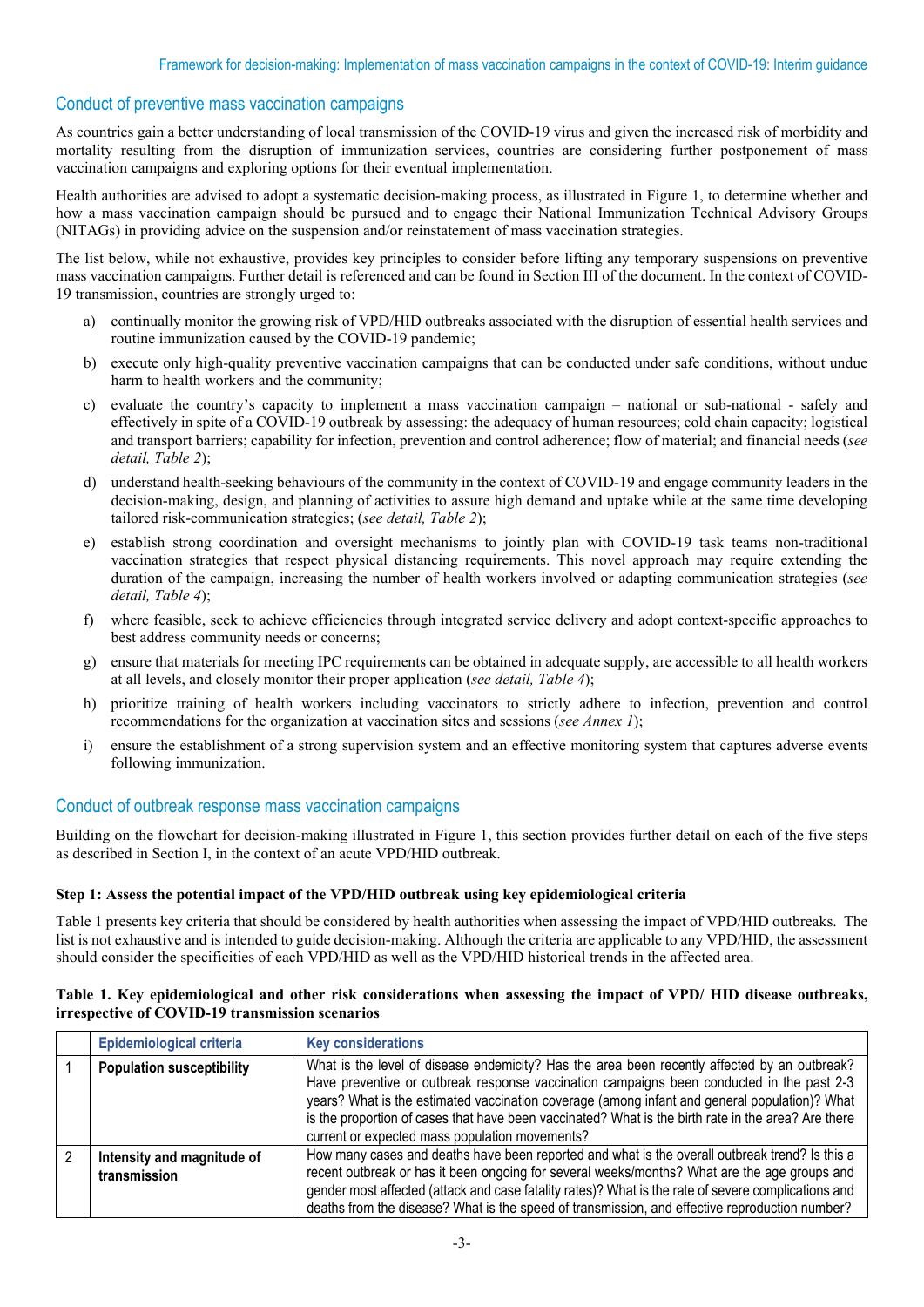| Geographical spread      | Are cases occurring in a localized geographical area? Are multiple areas in the country affected<br>by the outbreak? Is the outbreak affecting high density population areas? Has the outbreak spread<br>to other countries or is there a risk of international spread?                                                                                                                |
|--------------------------|----------------------------------------------------------------------------------------------------------------------------------------------------------------------------------------------------------------------------------------------------------------------------------------------------------------------------------------------------------------------------------------|
| <b>Seasonal patterns</b> | How will seasonal and cyclical variations affect the evolution of the outbreak? At what time of the<br>season is the outbreak occurring?                                                                                                                                                                                                                                               |
| Socio-political context  | Is the outbreak occurring in fragile, conflict or vulnerable settings, for example in camps for<br>internally displaced persons (IDPs) or refugees? Is the outbreak affecting vulnerable sectors of the<br>population (for example children aged under five years, pregnant women, elderly, hard-to-reach<br>groups, prisoners, etc.)? How is the outbreak perceived by the community? |

#### **Step 2: Assess the potential benefits of a mass vaccination campaign and the country capacity to implement it safely and effectively**

Wherever possible, provision of immunization to vulnerable populations at increased risk of morbidity and mortality due to VPD/HID should be prioritized. However, countries should conduct a careful risk-benefit assessment before deciding if a mass vaccination campaign is the most appropriate response during the COVID-19 pandemic. To facilitate decision-making, Table 2 provides decision-makers with key considerations against risk-benefit criteria

### **Table 2. Key considerations when assessing the risk-benefit for implementing mass vaccination campaigns, irrespective of COVID-19 transmission scenarios**

| <b>Risk-benefit criteria</b>                                     | <b>Key Considerations</b>                                                                                                                                                                                                                                                                                              |
|------------------------------------------------------------------|------------------------------------------------------------------------------------------------------------------------------------------------------------------------------------------------------------------------------------------------------------------------------------------------------------------------|
| Assess the impact of the mass                                    | Estimate the potential effect on interruption of VPD/HID transmission                                                                                                                                                                                                                                                  |
| vaccination campaign on VPD/HID<br>transmission                  | Estimate the level of potential morbidity and mortality reduction                                                                                                                                                                                                                                                      |
|                                                                  | Estimate the potential to induce herd protection                                                                                                                                                                                                                                                                       |
|                                                                  | Consider the impact of COVID-19 on VPD surveillance                                                                                                                                                                                                                                                                    |
| Determine country's capacity to<br>implement a high-quality mass | Assess human resources capacity and availability including mapping of trained staff (e.g., polio),<br>and development partners, NGOs and CSOs.                                                                                                                                                                         |
| vaccination campaign                                             | Determine material resource needs and evaluate procurement and logistics capabilities: availability<br>of sufficient and adequate resources including masks and additional personal protective equipment<br>(PPE) as required 9-11 (Annex 1).                                                                          |
|                                                                  | Consider potential disruptions in supply freight transportation due to COVID-19 restrictions.                                                                                                                                                                                                                          |
|                                                                  | Estimate economic and financial capacity including funds needed and available <sup>a</sup> .                                                                                                                                                                                                                           |
|                                                                  | Determine monitoring needs for surveillance of adverse events following immunization, and for<br>COVID-19 surveillance post-vaccination campaigns.                                                                                                                                                                     |
| Estimate the public health impact of                             | Estimate risk of excess morbidity and mortality and increased risk of rapid amplification and spread.                                                                                                                                                                                                                  |
| not conducting a mass vaccination<br>campaign                    | Consider the strain on health services due to excess VPD/HID disease burden and the indirect<br>effect on mortality from other diseases (e.g. increase on deaths from malaria, measles, HIV/AIDS<br>and TB deaths observed during 2014-2015 Ebola outbreak because of disruption of health<br>services). <sup>12</sup> |
|                                                                  | Consider disruption of essential health services and diversion of resources away from routine<br>programs and from COVID-19 response.                                                                                                                                                                                  |
|                                                                  | Estimate increased risk of exposure to COVID-19 infection because of increased demand on health<br>care by VPD/HID cases.                                                                                                                                                                                              |
| Assess the strength of community<br>engagement                   | Determine how the community and target population perceive the risks associated with COVID-19<br>and with the VPD/HID outbreak.                                                                                                                                                                                        |
|                                                                  | Consider engaging community representatives on the decision-making process and on planning<br>and implementation of interventions.                                                                                                                                                                                     |
|                                                                  | Consider tailoring community engagement and communication strategies to inform the public on<br>the potential benefits and potential risks associated with the adopted control measures.                                                                                                                               |
|                                                                  | Understand the risk-communication needs in case of an adverse event following immunization or<br>an aggravation of COVID-19.                                                                                                                                                                                           |

<span id="page-3-0"></span><sup>&</sup>lt;sup>a</sup> For GAVI eligible countries vaccine supply and operational costs for outbreak response campaigns (up to a ceiling) are covered for cholera, meningococcal meningitis, typhoid and yellow fever. For measles vaccine, costs are covered by the M&RI Outbreak Response Fund.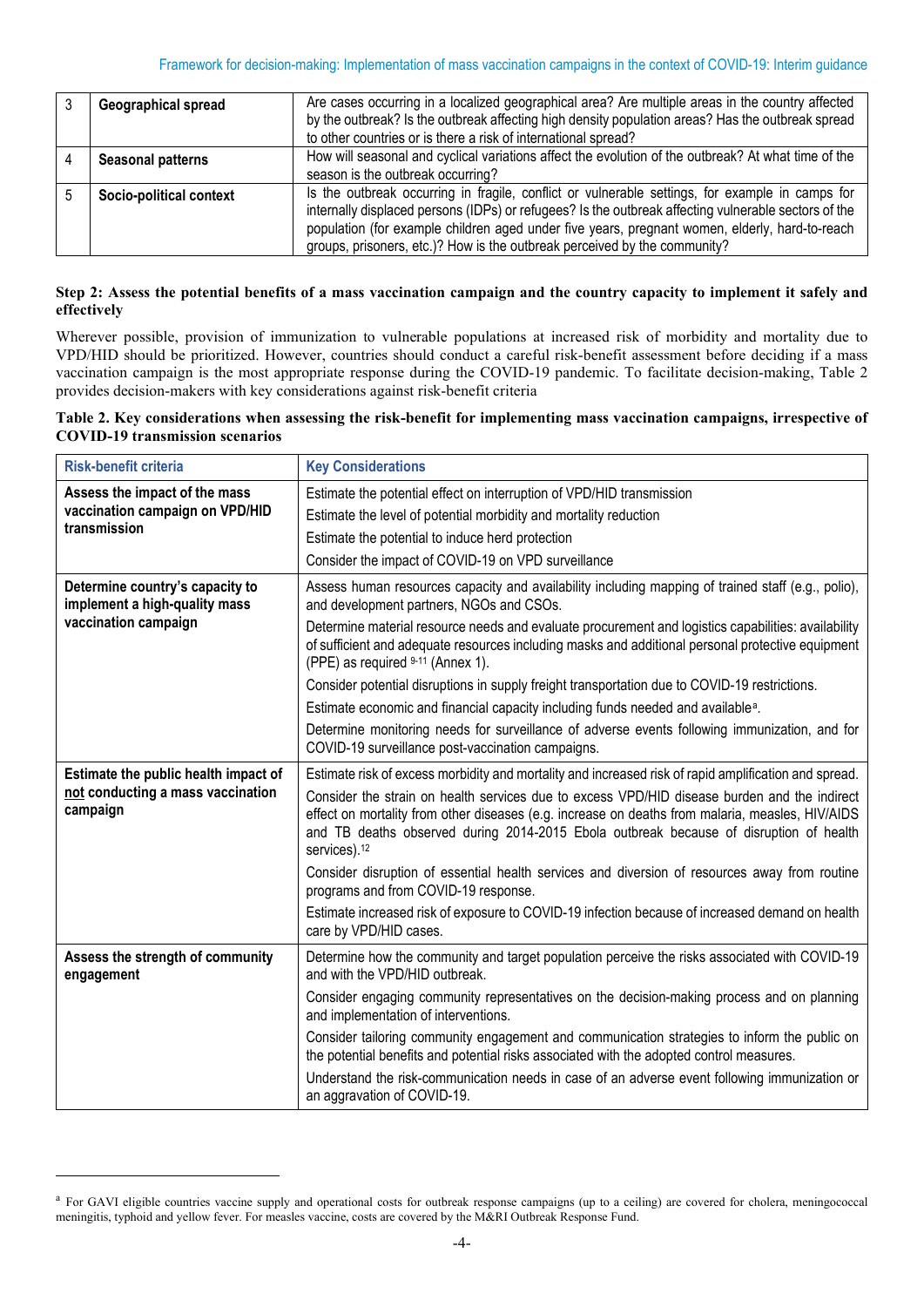#### **Step 3. Consider the potential risk of increased COVID-19 transmission associated with the mass vaccination campaign**

Large gatherings during mass vaccination campaigns may increase the risk of introduction of COVID-19 or amplify person-toperson transmission of COVID-19 in communities and among health workers.13 The magnitude of that risk is not yet well understood, but results of ongoing modelling studies may soon provide more evidence to further inform decision-making. Meanwhile, when assessing the potential risk of COVID-19 transmission associated with the conduct of a mass vaccination campaign, countries are strongly advised to consider the following:

- a) The COVID-19 transmission scenario in the country and areas affected.<sup>14</sup>
- b) **The type and level of control measures and interventions imposed by governments and the community adherence to those measures:** The risk of COVID-19 transmission during mass vaccination may be different in areas with strong and well-enforced confinement measures than in areas where confinement measures are either are not practiced by the population or are weakly implemented.
- c) **The vaccination strategies and the type of vaccine administration:** The risk of COVID-19 transmission could be reduced by (i) decentralizing vaccine delivery through advanced posts or mobile sites and/or increasing the number of vaccination sites to limit large gatherings, and (ii) supervised self-administration or directly-observed delivery of oral vaccines in mono-dose vials (e.g. oral cholera vaccine) which limits the contact between vaccinators and recipients.

**The capacity to implement rigorous COVID-19 IPC) measures during the campaign and to communicate and engage effectively with the community:** The risk of COVID-19 transmission can be reduced with implementation of appropriate COVID-19 screening, respect of physical distancing between campaign attendees and the vaccination teams (1 meter), adherence to IPC practices and adequate availability of masks and additional PPE as required.<sup>9,10</sup> (see Annex 1). Vaccination campaigns will be more effective if communities are confident in IPC and public health measures taken.

#### **Step 4. Determine the most appropriate action considering the COVID-19 epidemiological situation**

Based on the risk-benefit analysis conducted in Steps 1-3, health authorities can then determine the most appropriate action according to the epidemiological risk of the VPD/HID outbreak and the COVID-19 transmission scenario being experienced by the country. The graphic in Table 3 guides the recommended interventions in response to the dual risk .

#### **Step 5: If the decision is made to proceed with a mass vaccination campaign, implement best practice**

Several strategies are suitable for delivering mass vaccination campaigns. Countries are thus encouraged to explore alternate, nontraditional or mixed vaccination approaches at early on in the planning stage, and to follow WHO recommendations on the organisation of high-quality immunization campaigns in the context of COVID-19, with the support of local, regional and international stakeholders (Annex 1)

| Epidemiologica<br>I characteristics   | Covid-19 transmission scenarios <sup>b</sup> |                          |                             |                                      |                                                                                  |                                                                                                                                         |
|---------------------------------------|----------------------------------------------|--------------------------|-----------------------------|--------------------------------------|----------------------------------------------------------------------------------|-----------------------------------------------------------------------------------------------------------------------------------------|
| of the VPD and<br><b>HID outbreak</b> | <b>No</b><br><b>cases</b>                    | <b>Sporadic</b><br>cases | <b>Clusters</b><br>of cases | <b>Community</b><br>transmissio<br>n | <b>Recommended actions</b><br>(All scenarios: strengthen routine immunization)   |                                                                                                                                         |
| Low risk                              |                                              |                          |                             |                                      | Implement outbreak response vaccination with<br>standard IPC precaution measures |                                                                                                                                         |
| <b>Moderate risk</b>                  |                                              |                          |                             |                                      |                                                                                  | Re-assess weekly, implement VPD/HID outbreak<br>control measures, consider preventive vaccination<br>campaign,                          |
|                                       |                                              |                          |                             |                                      |                                                                                  | Re-assess weekly and implement VPD/HID outbreak<br>control measures                                                                     |
| <b>High risk</b>                      |                                              |                          |                             |                                      |                                                                                  | Both implementation or postponement of the<br>campaign could have a negative impact. Decision<br>should be made on a case by case basis |

#### **Table 3. Recommended interventions according to VPD/HID outbreak epidemiological risk and COVID-19 scenario**<sup>14</sup>

**Low risk**: sporadic cases in a geographically localized area where herd immunity is present **Moderate risk**: cluster of cases in a geographically localized area with no/low herd immunity

<span id="page-4-0"></span><sup>b</sup> WHO COVID-19 transmission scenarios were developed to classify countries and can also be applied at sub-national level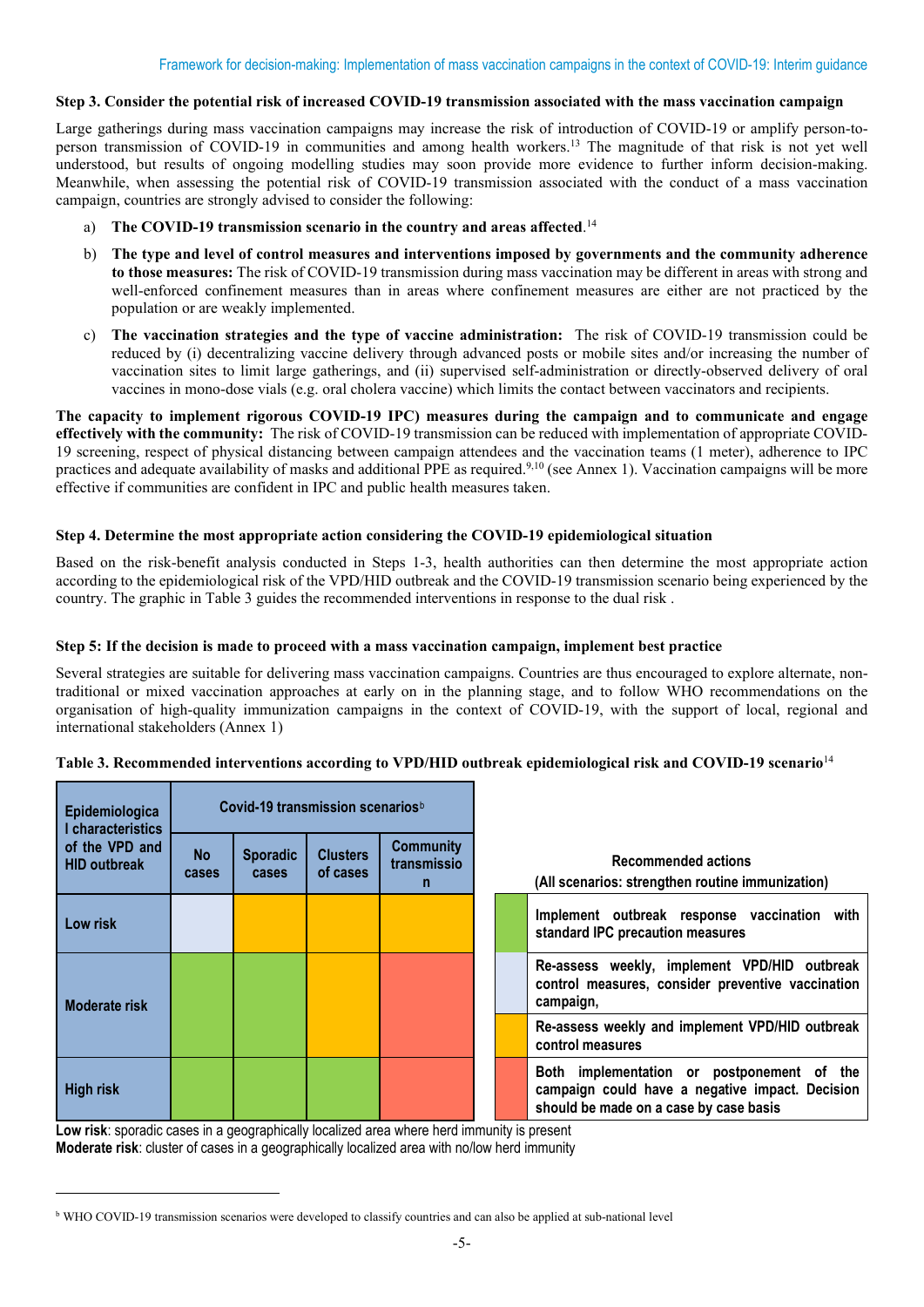**High risk**: risk of rapid increase in cases, two or more districts affected, fragile-conflict settings and vulnerable populations

Where appropriate and feasible, a mass vaccination campaign could be considered a "window of opportunity" for other interventions including multi-antigen vaccination campaigns, or integrated delivery of other health interventions, such as vitamin A, deworming and insecticide-treated bed nets. However, the anticipated positive impact and feasibility of integrated interventions must be carefully assessed as such integration may significantly increase crowd size, extend implementation time and increase duration of contact between health-care workers and the recipients. The quality of the mass vaccination campaign should not be heavily compromised.

Table 4 characterises areas of best practice required to successfully implement a mass vaccination campaign in the context of COVID-19.

| practice                       | Areas for best Key considerations                                                                                                                                                                                                                                                                                                                                                                                                                           |
|--------------------------------|-------------------------------------------------------------------------------------------------------------------------------------------------------------------------------------------------------------------------------------------------------------------------------------------------------------------------------------------------------------------------------------------------------------------------------------------------------------|
| Coordination                   | Establish strong coordination and oversight mechanism to work in conjunction with the COVID-19 task teams along with<br>immunization programme partners, civil society organizations, community leaders, international health agencies, and<br>donors.                                                                                                                                                                                                      |
| Planning                       | Detailed planning should include: updated information on target population (such as internal migration, such as shifts from<br>urban to rural sector before/during confinement), best estimates for mask and additional personal protective equipment<br>(PPE) requirements, and adequate measures for both infection prevention and control (IPC) and for waste<br>management.9,10,15                                                                      |
|                                | Consider additional human and financial resource needs to ensure implementation of a high-quality campaign, considering<br>the implications of physical distancing or specific COVID-19 prevention and control measures.                                                                                                                                                                                                                                    |
|                                | Ensure updated standard operating procedures and training on IPC, use of PPE, and any modified vaccination approaches.                                                                                                                                                                                                                                                                                                                                      |
| Infection,                     | Activities should be undertaken only if aligned with existing WHO COVID-19 guidance on minimizing transmission.                                                                                                                                                                                                                                                                                                                                             |
| prevention and<br>control 9,10 | Adhere rigorously to IPC good-practices including adequate access to appropriate IPC supplies, such as masks, hand<br>sanitizer or hand washing units with soap and water, to ensure application of standard and transmission-based precautions<br>to protect health workers not only against COVID-19, but also other pathogens potentially transmitted via person-to-person<br>contact or needlestick injuries, as per WHO recommendations. <sup>16</sup> |
| <b>Vaccination</b>             | Tailor strategies to enable the safest, most effective delivery of the vaccination campaign.                                                                                                                                                                                                                                                                                                                                                                |
| strategies                     | Consider increasing the timeframe and the number of vaccination sites, so that fewer people can be vaccinated per site/day<br>in line with physical distancing efforts.                                                                                                                                                                                                                                                                                     |
|                                | Consider tailored targeted campaigns in high-risk areas and/or high-risk groups.                                                                                                                                                                                                                                                                                                                                                                            |
|                                | Consider decentralizing vaccination sites with mobile and advanced vaccination posts, use empty public or private premises<br>as vaccination sites, such as schools and stadiums. House-to-house vaccination could be considered if adequate human<br>resources, and logistical and IPC capacities are available.                                                                                                                                           |
|                                | Use non-traditional or novel operational measures to deliver vaccine. For example, oral cholera vaccine (OCV) is<br>administered using a single-dose vial and is thermostable. It does not require skilled personnel for administration and can<br>be provided through directly observed self-administration, avoiding physical contact between vaccinators and recipients.                                                                                 |
| Community<br>engagement        | Involve community leaders and other trusted community actors in vaccination campaign planning, health message<br>dissemination (for example community radio and social media) on COVID-19 prevention and encourage individuals to seek<br>care if they experience potential symptoms of COVID-19.10, 17                                                                                                                                                     |
|                                | Build public trust and confidence in campaign's ability to avoid increasing the risk of COVID-19 infection.                                                                                                                                                                                                                                                                                                                                                 |
|                                | Work closely with the community to minimize the risk of COVID-19 transmission during the vaccination campaign, for<br>example people with fever and respiratory symptoms should be encouraged to seek health care before getting vaccinated                                                                                                                                                                                                                 |
| <b>Equitable access</b>        | Ensure that emergency vaccine stockpiles for responding to cholera, measles, meningitis, polio and yellow fever outbreaks<br>are readily available. Allow for rapid and equitable access to vaccine supply and to operational costs for the organization of<br>mass vaccination campaigns. <sup>c</sup>                                                                                                                                                     |

| Table 4. Key considerations to implement best practice for mass vaccination campaigns |  |  |  |  |
|---------------------------------------------------------------------------------------|--|--|--|--|
|---------------------------------------------------------------------------------------|--|--|--|--|

<span id="page-5-0"></span><sup>c</sup> The cholera, meningitis and yellow fever emergency stockpiles are managed by the International Coordinating Group (ICG) and financed by GAVI, The Vaccine Alliance. Measles vaccine is available through the M&RI Outbreak Response Fund [https://measlesrubellainitiative.org/resources/outbreak-response-fund/.](https://measlesrubellainitiative.org/resources/outbreak-response-fund/) The Global stockpile of Type 2 Oral Polio Vaccine (OPV) is governed by the World Health Organization (WHO) on behalf of its Member States. An advisory group, comprising representatives of the Global Polio Eradication Initiative partners (CDC, WHO, UNICEF, BMGF) and independent members, advises WHO's Director-General on release of this vaccine from the global stockpile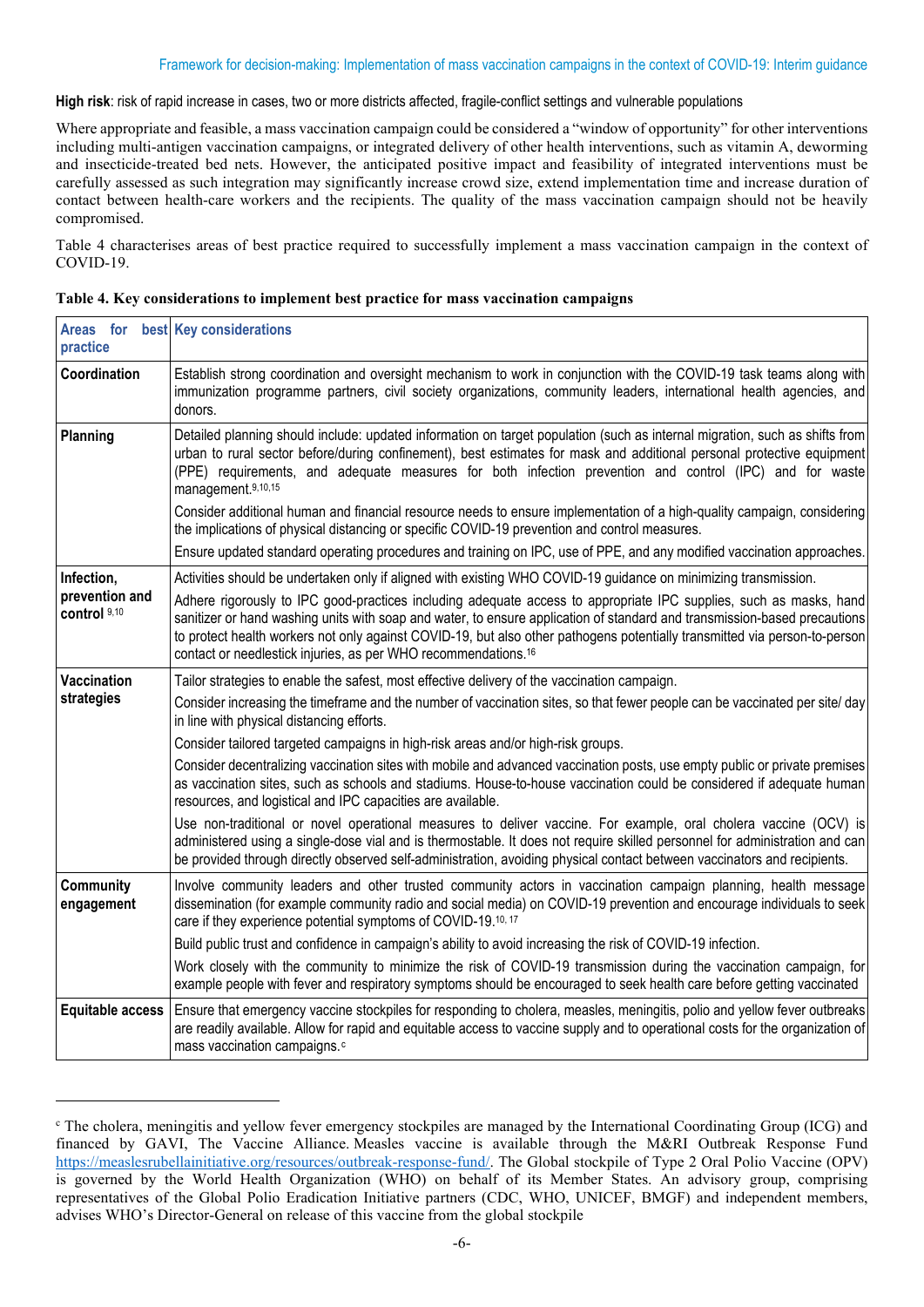# Annex – Organization of mass vaccination campaigns in the context of COVID-19

#### **Recommendation for organizing the vaccination site**

- Conduct vaccination sessions in well-ventilated areas that are frequently disinfected.
- Ensure the availability of hand sanitizer or a hand washing station with soap and water for use by recipients and companions at the entrance of vaccination sites and health facilities.
- Limit the number of family members accompanying the person to be vaccinated (one companion) and maintain 1 metre distance between recipients at all times. Maintain 1 metre distance between companions as well.
- Perform screening of recipients and companions prior to admittance to the vaccination site to prevent the spread of COVID-19. Maintain 1 metre distance between screener and recipients/companions at all times. Screening should include assessments of:
	- **i.** COVID-19 exposure risk (that is contact with a suspected or confirmed COVID-19 case or other people with COVID-like symptoms in the household, personal travel to or contact with travellers from an area with known cases), and
	- **ii.** symptoms as described in COVID-19 case definitions for adults and children.

If **screening is negative**, vaccination can proceed.

If **screening is positive** offer a medical mask, do not vaccinate at the vaccination site, refer to service for COVID-19 evaluation, and, if feasible, offer vaccination at the COVID-19 evaluation site. If not feasible, postpone vaccination for 14 days after symptom resolution.

People who screen positive are considered COVID-19 suspected cases and should be managed as such, in accordance with WHO guidance.<sup>10</sup>

- Avoid crowded waiting areas or rooms. Some strategies for this could include:
	- o integrating vaccination activities with other essential health services, as appropriate;
	- o planning for small vaccination sessions and extending duration of the campaign;
	- o utilizing outdoor spaces and adhering to the recommendation of social distancing within the facility, or vaccination site;
	- o establish exclusive vaccination sessions for people with pre-existing medical conditions (such as high blood pressure, heart disease, respiratory disease, or diabetes).
- Whenever possible, separate vaccination site from curative services, for example by allocating different hours and different spaces).

#### **Recommendations for vaccinators**

- Perform hand hygiene after each recipient using soap and water or with hand sanitizer containing 60-80% alcohol.
- The vaccinator does not need to wear gloves, unless the skin of the recipient is not intact for example when there is a rash, lesion, or cut. If use of gloves is deemed necessary, the vaccinator must change gloves between every recipient and dispose of them appropriately in a bin with a lid, then practise hand hygiene.
- In areas **with widespread community transmission of COVID-19**, the vaccinator could consider extended use of medical/surgical masks, such as using the same mask throughout vaccination shift. In areas **without widespread community transmission of COVID-19**, use of medical masks by the vaccinator is not considered a requirement. In areas where transmission is not well known, or surveillance systems are weak, consider use of masks for vaccinators. **When no direct contact** with individuals is involved, such as self-administration of OCV, use of PPE is not required.<sup>10</sup>
- For campaigns with mono-dose oral vaccines, such as OCV, self-administration by the recipient is recommended under the supervision of the vaccination team to reduce physical contact between vaccinator and recipient.
- Vaccinators should not conduct vaccinations if they experience any symptoms of respiratory illness and should seek care, as recommended nationally.

#### **Vaccination of COVID-19 cases (confirmed or suspected)**

Currently, there are no known medical contraindications to vaccinating persons who have COVID-19.

However, a person with confirmed or suspected COVID-19 not staying in a health-care facility risks spreading the infection to others. For that reason, such individuals should defer vaccination until their symptoms resolve, preferably after two consecutive negative COVID-19 tests conducted 24 hours apart. If testing is not feasible, WHO recommends deferring vaccination for 14 days after symptom resolution.